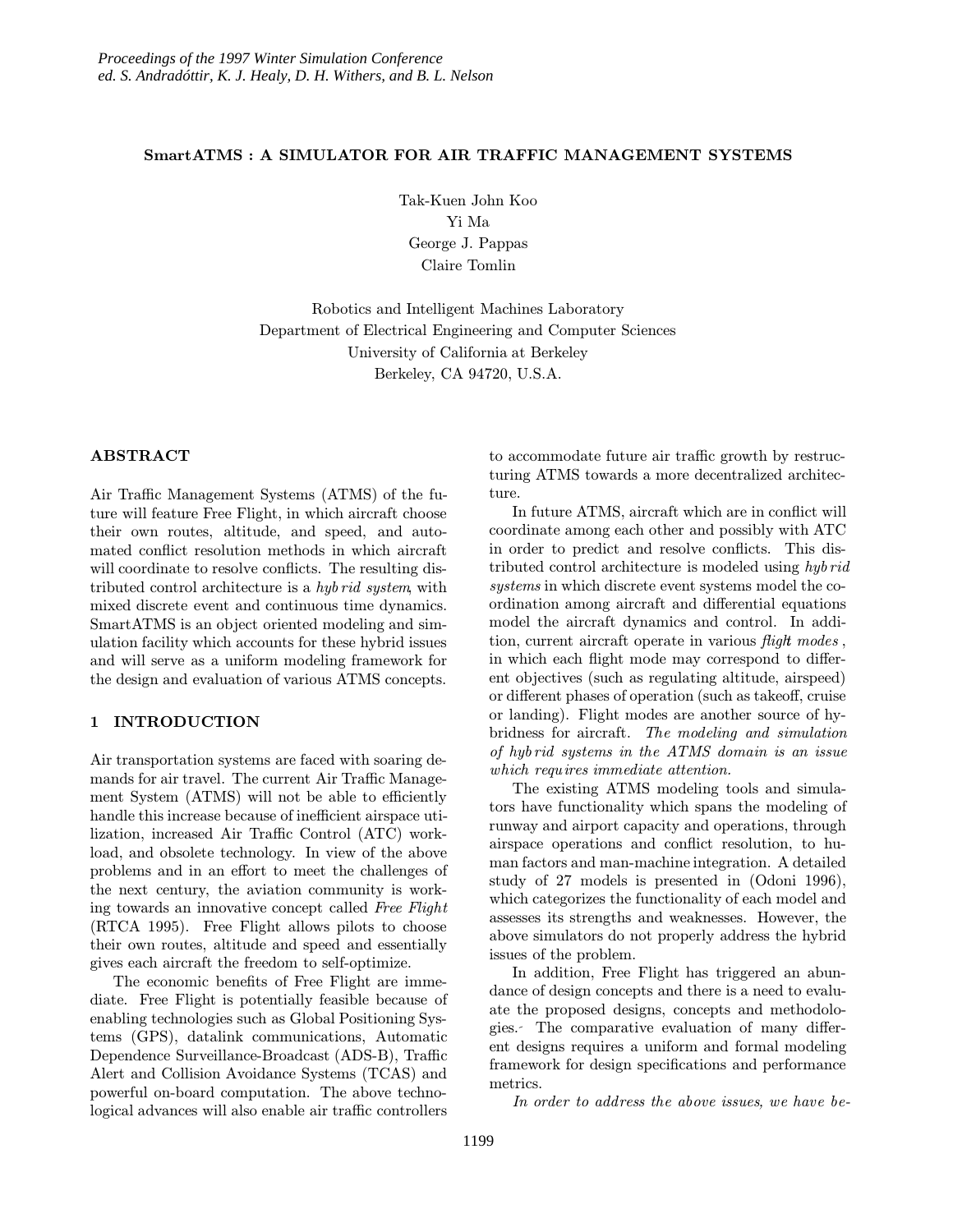gun the development of SmartATMS, a modeling and simulation facility for Air Traffic Management Systems in the context of hybri d systems. SmartATMS is vital in accurately simulating various conflict resolution methods in Free Flight which is a crucial piece of future ATMS. In addition, SmartATMS will be object oriented which will allow the uniform modeling of current and various proposed methodologies and will serve as our main tool for design and evaluation of future ATMS concepts.

There are essentially two simulation facilities for hybrid systems: SHIFT (Deshpande et al. 1996), developed by the PATH project at U.C. Berkeley, and OMOLA/OMSIM (Andersson 1994,1995) developed at Lund University, Sweden. SHIFT, in addition to simulating hybrid systems, allows the modeling of layered control architectures, coordination of distributed control agents and object oriented simulation. SmartATMS is being developed using SHIFT and thus inherits all of its advantages. The object oriented structure of SHIFT allows SmartATMS users to create their own future ATMS by composing objects from available libraries, and to compare it with the current system or other future alternatives. Similar research efforts have been done in the Automated Highway Systems domain (Deshpande et al. 1995) .

The organization of this paper is as follows. In Section 2, we briefly describe our proposed architecture of a future ATMS, in Section 3 we describe the use of simulation in the design and evaluation of future ATMS systems, and in Section 4 we briefly describe SmartPlanes which is an animation program for SmartATMS. Section 5 discusses issues for further research.

## 2 NEXT GENERATION ATMS

In this section we briefly describe a decentralized architecture for Air Traffic Management Systems (ATMS) which has been proposed in (Sastry et al. 1995),(Tomlin 1997). Each airport resides within a Terminal Radar Approach and Control (TRACON) region whose size is typically 50 nautical miles in radius and 11,000 feet in altitude. Due to the heavy congestion within TRACONs, aircraft will travel along predetermined, optimal approach and departure routes. Entry and exit to the TRACON will be done at metering gates. From the originating TRA-CON to the destination TRACON, aircraft will be allowed to enjoy Free Flight and will fly optimal trajectories which may also avoid hazardous weather regions. Outside TRACONs, aircraft are under the supervision of Centers and there are no predetermined routes. Conflicting aircraft will coordinate among



Figure 1: Proposed FVMS Architecture

each other in order to resolve the conflict.

The smart aircraft of the future are modeled by the hierarchical architecture presented in Figure 1. The levels of architecture below ATC reside on the individual aircraft and comprise what is known as the aircraft's Flight Vehicle Management System, or FVMS. The FVMS consists of four layers, the strategic, tactical, and trajectory planners, and the regulation layer. Each layer of this architecture is described in the following sections. We begin with a discussion of the airspace structure.

Airspace Structure: Current nominal trajectories through the airspace are defined in terms of waypoints, which are fixed points in the airspace defined by VOR (Visual Omni Range) points on the ground. The VOR waypoints, which determine the rigid jetways in the sky, are a necessary navigation tool for aircraft which are not equipped with the more sophisticated GPS.

Air Traffic Control: Air Traffic Control (ATC) stands for the human controllers in the TRACON or Center airspace. ATC has more control over aircraft in the TRACON than in Center airspace. In TRA-CONs, ATC passes a sequence of waypoints to the strategic planner on board the aircraft which will sequence an approaching aircraft from the entry gate of the TRACON to the landing approach. These waypoints are a discretization of trajectories, which have been calculated off-line for different combinations of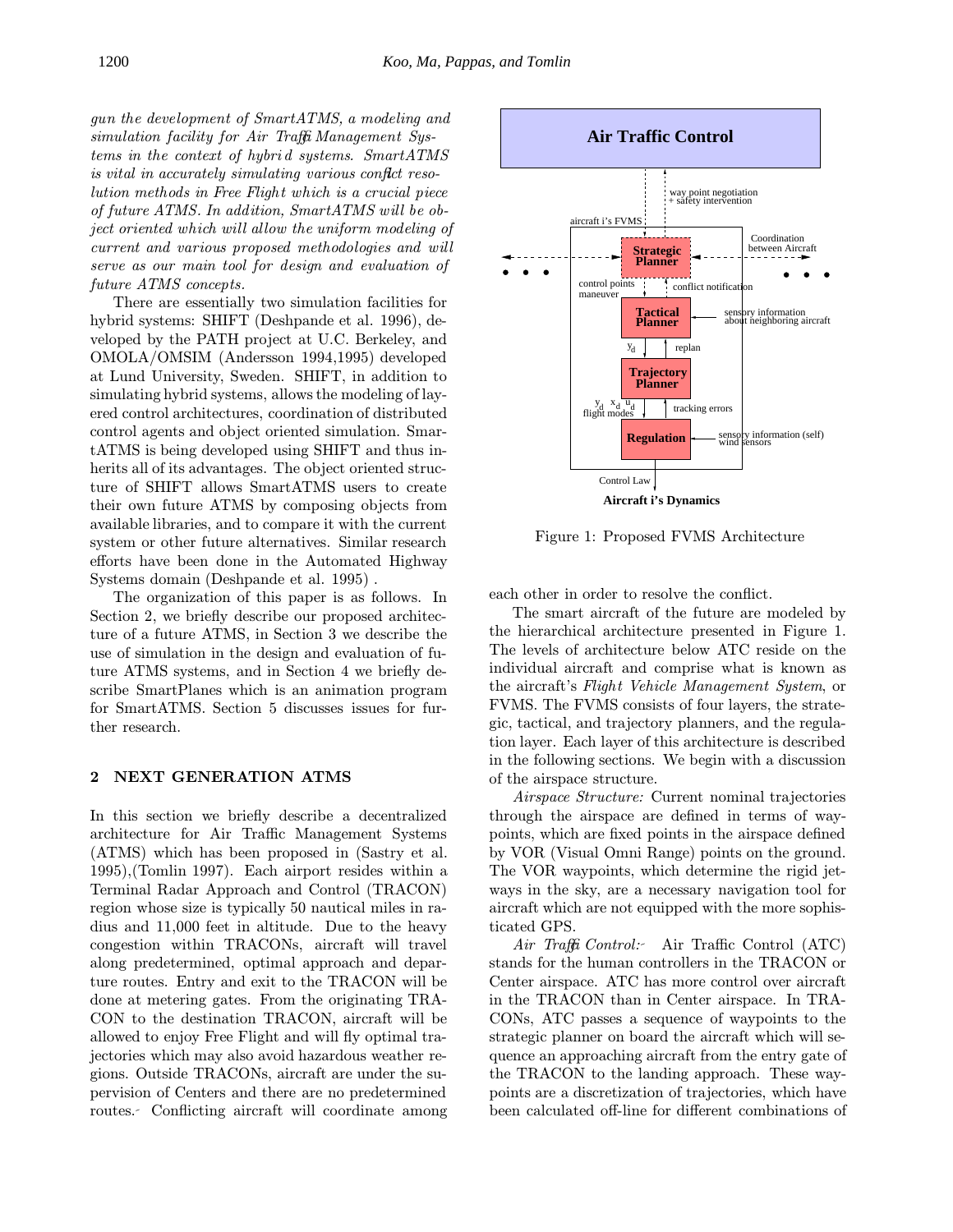aircraft kinematics, wind magnitude and direction, and runway configurations. The Center-TRACON Automation System (CTAS), developed by NASA (Erzberger 1992) , is a tool which provides such a calculation process. Once these waypoints have been negotiated they are passed to the strategic planner, and all of the planning and control tasks are taken over by the FVMS on board the individual aircraft. In Center airspace, the FVMS is allowed to choose its own self-optimal trajectory and the Center controllers are focused on maximizing airspace utilization and throughput.

Strategic Planner: The Strategic planner lives on board the FVMS of each aircraft. The main objectives of the strategic planner are to design a coarse, self-optimal trajectory and to resolve conflicts between aircraft in Center Airspace. The trajectory may be optimized with respect to fuel, flight time, and exploitation of favorable winds. The trajectory is then stored in the form of a sequence of four dimensional control points,  $c_k$ . In case of a potential conflict, the strategic planners of all aircraft involved in the potential conflict determine a sequence of maneuvers which will result in conflict-free trajectories, either using communication with each other through satellite datalink, or by calculating safe trajectories assuming the worst possible actions of the other aircraft. Each strategic planner then commands its own tactical planner to follow these maneuvers.

Tactical Planner: The tactical planner refines the strategic plan by interpolating the control points with a smooth output trajectory, denoted by  $y_d$  in Figure 1. The tactical planner uses a kinematic model of the aircraft for all trajectory calculations. The output trajectories of the kinematic model are then passed to the Trajectory Planner as desired output profiles.

Trajectory Planner: The trajectory planner uses a detailed dynamic model of the aircraft, sensory input about the wind's magnitude and direction, and the tactical plan consisting of an output trajectory, to design a full state and nominal input trajectory for the aircraft, and the sequence of *flight modes* necessary to execute the dynamic plan. These flight modes represent different modes of operation of the aircraft and they correspond to controlling different variables in the aircraft dynamics. The resulting trajectory, denoted  $y_d$ ,  $x_d$ , and  $u_d$  in Figure 1, is given to the regulation layer which directly controls the aircraft.

Regulation Layer: Once a feasible dynamic trajectory has been determined, the regulation layer is asked to track it. In the presence of large external disturbances (such as wind shear or malfunctions), however, tracking can severely deteriorate. The regulation layer has access to sensory information about

the actual state of the aircraft dynamics, and can calculate tracking errors. These errors are passed back to the trajectory planner, to facilitate replanning if necessary.

# 3 SmartATMS: A SIMULATION TOOL FOR ATMS

Large scale systems, such as ATMS, require the use of simulation during the design and evaluation stage since most analytic methods are intractable if not impossible to solve. SmartATMS, a modeling and simulation facility for ATMS, models ATMS as a dynamic network of interacting hybrid systems. In the following sections we describe the benchmarks which will be used for performance evaluation, the components which comprise the ATMS system, the language used to develop SmartATMS, and the problems involved in simulating hybrid systems.

#### 3.1 Performance Benchmarks and Metrics

In order to have a performance comparison between the current and future ATMS, any simulation tool should be able to model proposed system architectures as well as facilitate the modeling of the existing architecture.

An ATMS is designed for deployment in an environment specified in terms of performance benchmark scenarios, which are given in terms of:

Airspace Configuration - The Airspace Configuration defines the airspace structure including Center airspace, TRACON airspace, airports, and VOR waypoints.

Travel Demand - The Travel Demand specifies the flight trip differentiated by aircraft type, takeoff time, landing time, route, flight time, and origin and destination.

Weather Condition - The Weather Condition specifies the weather scenarios that can affect the capabilities of the system.

Abnormal Events - The Abnormal Events specify instances of faults and malfunctions, collisions and other rare events.

The performance of an ATMS design under the specified benchmark scenarios is judged by a set of performance metrics. Different categories of performance metrics are required to compare different designs, and those are:

Safety - Probability of collisions and guarantees of safe operation under fault free conditions.

*Efficiency* - Fuel consumption, flight times and delays, operating costs.

Comfort - Maximum translational and rotational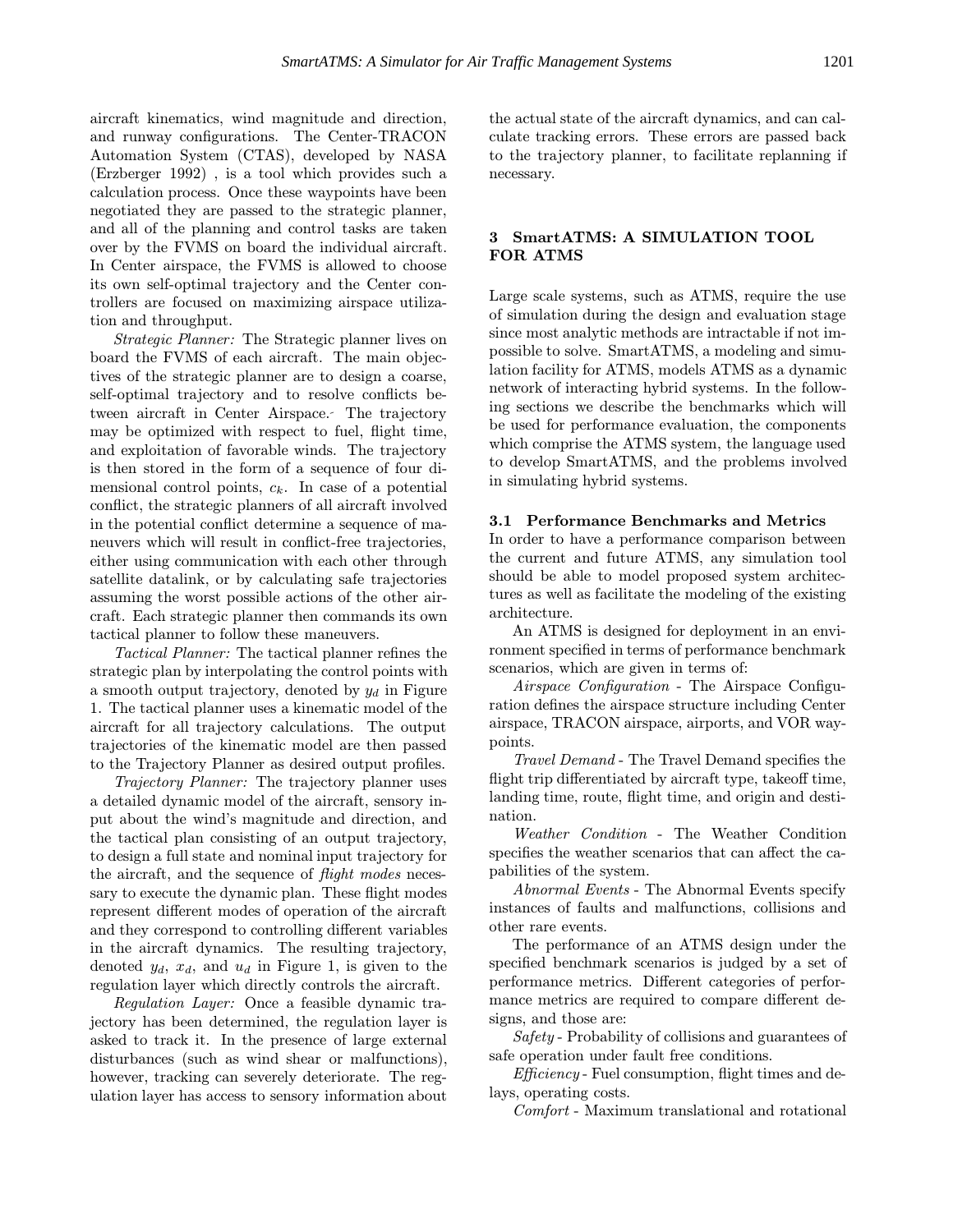acceleration of an aircraft.

Capacity - Maximum number of aircraft takeoffs and landings that can be supported by an airfield.

Environmental Impact - Air and noise pollution in airspace.

Costs - Implementation and infrastructure costs of ATMS.

Human Factors - Effects of human-in-the-loop in aircraft and ATC.

For performance evaluation, the simulation tool should facilitate the access of internal states and conditions of all the components in the system for generating different performance metrics.

## 3.2 Functional Decomposition of ATMS

In this section, we present a system description framework for modeling the ATMS domain. The architecture of the proposed ATMS system can be decomposed into five types, which are Airspace, Aircraft, Air Traffic Control, Weather and Performance Monitors:

Airspace: Airspace models the structure of airspace, and also divides the sky into different regions. Organized by geographical area, Airspace consists of three different categories, which are Center Airspace, TRACON Airspace, and SUA (Special Use Airspace). Inside TRACON Airspace, there are VOR points and Airports with Runways. Center airspace may also consist of VOR points (in current ATMS) or may be completely unstructured (in Free Flight ). Within Airspace resides Geography which provides the geographic features such as surface models close to airports. Airports, which reside within TRACONs, may be modeled at various levels of detail, including surface movement, boarding gates etc.

Aircraft: Aircraft models the behavior of each aircraft. Each aircraft consists of four types, which are Dynamics, Controller, Sensor, and Communication. Dynamics describes the dynamic behavior of an aircraft according to the effects from the controller and the environment. Controller models the FVMS but may also model human pilot commands. Sensor provides navigation, surveillance and other state information which is crucial for control purposes. Communication is for the information exchange between ATC and each aircraft, and among aircraft.

Air Traffic Control: Air Traffic Control models the human controllers at TRACONs or Centers and/or the procedures they follow in order to maintain safe separation between aircraft while guiding them to their destinations. ATC is supported by Centers and TRACONs. For both Centers and TRACONs, there are controllers for operation, sensors and communication facilities for information exchange between air-



Figure 2: Hierarchical Functional ATMS Layout

craft, and other Centers and TRACONs.

Weather: Weather provides information about current wind profiles, visibility conditions, current or developing storms and possible icy runway conditions.

Performance Monitor: Monitor gives the performance measure of the system in six different categories, which are Safety, Efficiency, Comfort, Capacity, Environmental Impact, Cost and Human Factors. Monitors have full access to system states and state trajectories for generating performance metrics.

Figure 2 displays a partial functional hierarchical layout of an Air Traffic Management System. Each component of the architecture will be modeled at various level of abstraction. This will allow the users to create ATMS at different levels of complexity depending on the scenario of interest and the concept that needs to be tested and evaluated. For example, one user could compose a macro-model using many simple aircraft models inside a TRACON in order to simulate traffic close to an airport and evaluate capacity. Another user could compose a micro-model of two very detailed aircraft models in order to evaluate the conflict resolution protocol.

## 3.3 SHIFT: The Language of SmartATMS

SmartATMS models ATMS as a dynamic network of interacting hybrid systems. A hybrid system is a hierarchical and parallel combination of multiple hybrid automata, which can be created, interconnected and destroyed as the system evolves. Hybrid automata consist of standard finite state machines in which continuous dynamics reside within each discrete state. These automata collaborate or interfere with each other through their input/output interfaces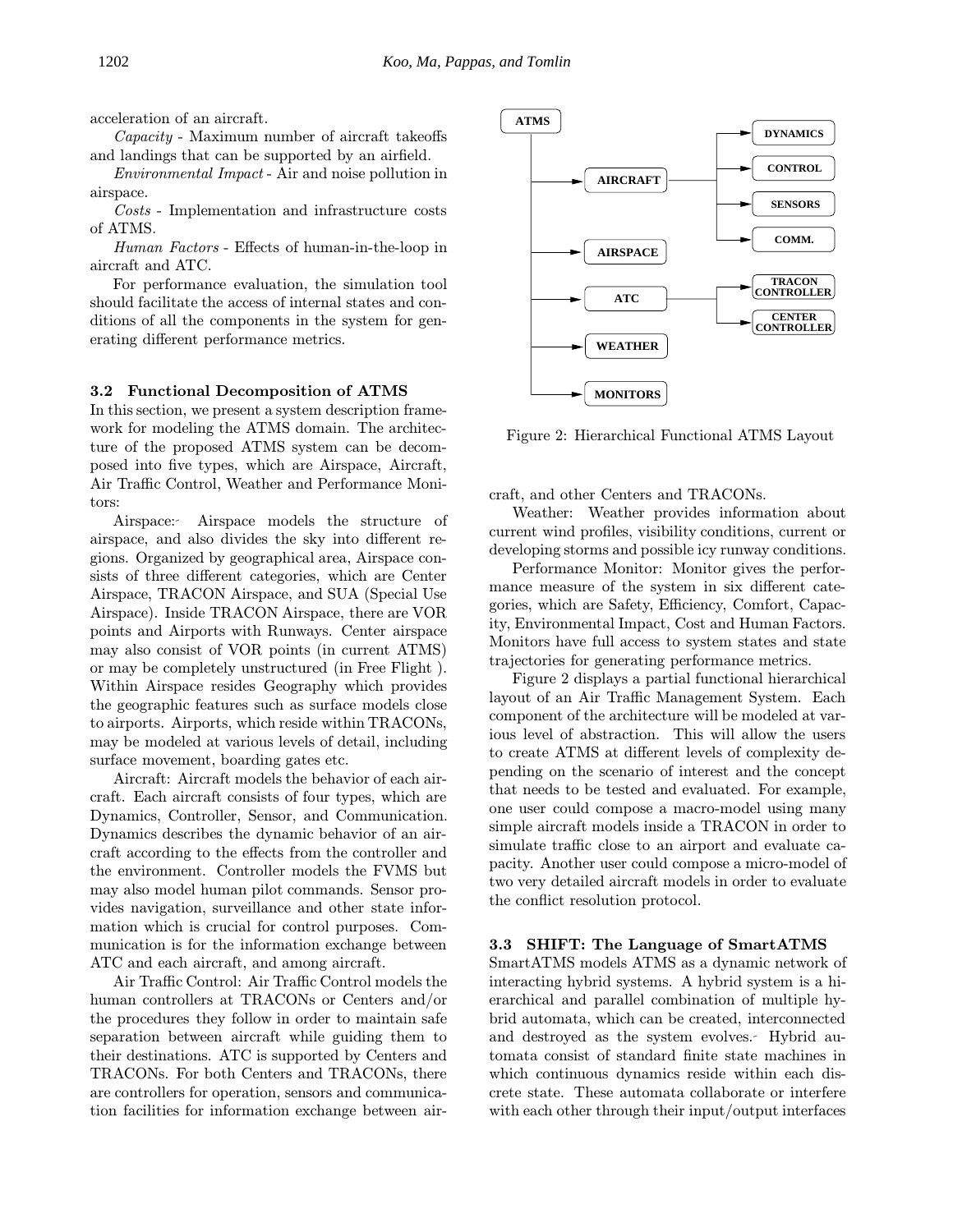}

or the synchronization rules.

SHIFT is an object oriented programming language for describing dynamic networks of hybrid automata, and supports the simulation of dynamically reconfigurable hybrid systems. The concept of hybrid automata can be naturally mapped to a SHIFT structure called type. Each hybrid automaton is an instantiation, or so called component in SHIFT, of a specific type. The type is a special class which characterizes the structures and properties of hybrid automata: discrete states, flows, transitions, and synchronization rules, etc. SHIFT provides methods for input/output connections among different components as well as synchronization rules for actions or transitions in different components. In the setup phase, each component can setup its input/output connections with other components by using the connect command. Each component can also export its transition between discrete states as events so as to synchronize with transitions in other components.

#### 3.4 SHIFT Implementation of SmartATMS

In SHIFT, the object oriented approach is used to construct a logical model of the physical components and their control agents. The objects in the logical model have semantic content corresponding to their characteristics, inter-relationships, constraints, and behaviors. Each object can be created, interconnected and destroyed as the system evolves. The object oriented approach simplifies system implementation, and provides user with flexibility in creating his/her own future ATMS, by composing objects from component libraries, and performing comparative analysis on the current system or other future alternatives.

For illustration on the architecture of SmartATMS, we provide an example of the construction of a simplified aircraft model. The aircraft model includes four basic components: Dynamics, Control, Sensors, Communication. Dynamics consists of sets of differential equations which model the aircraft dynamics. Control is a hybrid automaton which provides the aircraft with appropriate control inputs according to different flight modes. Sensors provides the aircraft with navigation information, such as its position, speed, attitude, etc. Communication models the communication among other aircrafts and Air Traffic Control. The aircraft and each of its subsystems can then be described as a type in SHIFT. The aircraft is described as type Aircraft. Based on the simple principle, one can create an ATMS by constructing type Airspace, ATC, Weather and Monitors. The following is the content of Aircraft. type Aircraft{

state $\cup$  //Aircraft subsystems and continuous states;

```
Aircraft_Dynamics<sub>U</sub> dynamics;
    Aircraft_Control<sub>1</sub> control;
    Aircraft\_Sensors_{\Box} sensors;
    Aircraft_Communication communication;
  discrete //Discrete states of an aircraft object;
    taking-off, cruising, landing;
  setup //Create subsystems for an aircraft object;
  do
   {<br>dynamics<sub>⊔</sub>
                 := create(Aircraft_Dynamics, ...);
    control<sub>U</sub> := create(Aircraft_Control, ...);
    {\tt sensors}_\sqcup \qquad :={\tt create}({\tt Aircraft\_Sensors},\ \ldots)\,;communication:= create(Aircraft_Communication, ...);
   };
  connect //Setup Input/Output connections;
   {
    dynamics(inputs_control)
                      <- control(outputs_dynamics);
    control(inputs_sensors)
                      <- sensors(outputs_control);
    control(inputs_communication)
                      <- communication(outputs_control);
    sensors(inputs_dynamics)
                      <- dynamics(outputs_sensors);
    ... ... };
}
type Aircraft_Model{
  input //Control inputs for the aircraft;
      array(continuous number) inputs_control;
  output //Outputs of the dynamics;
      array(continuous number) outputs_sensors;
  state //Aircraft states;
      continuous number x, y, z, theta, psi, phi;
  discrete //Flight modes:
      takeoff, cruise, landing;
  flow_{\cup} //Aircraft dynamic equations;
      default { ... };
type Aircraft_Control{
  input //Input information from other subsystems;
      array(continuous number) inputs_sensors;
      array(continuous number) inputs_communication;
  output //Controls for the aircraft;
      array(continuous number) outputs_dynamics;
  state
      array(continuous number) controls;
  discrete
      takeoff, cruise, landing;
  ... ...
}
type Aircraft_Sensors{
  input
      array{continuous number} inputs_dynamics;
  output
      array{continuous number} outputs_control;
  export //Exported events;
      alert;
  ... ...
}
type Aircraft_Communication{
  input
      array{continuous number} inputs_communication;
  output
      array{continuous number} outputs_communication;
  export \\Exported synchronizing events;
      success_intruder,
      failure_intruder,
  ... ...
```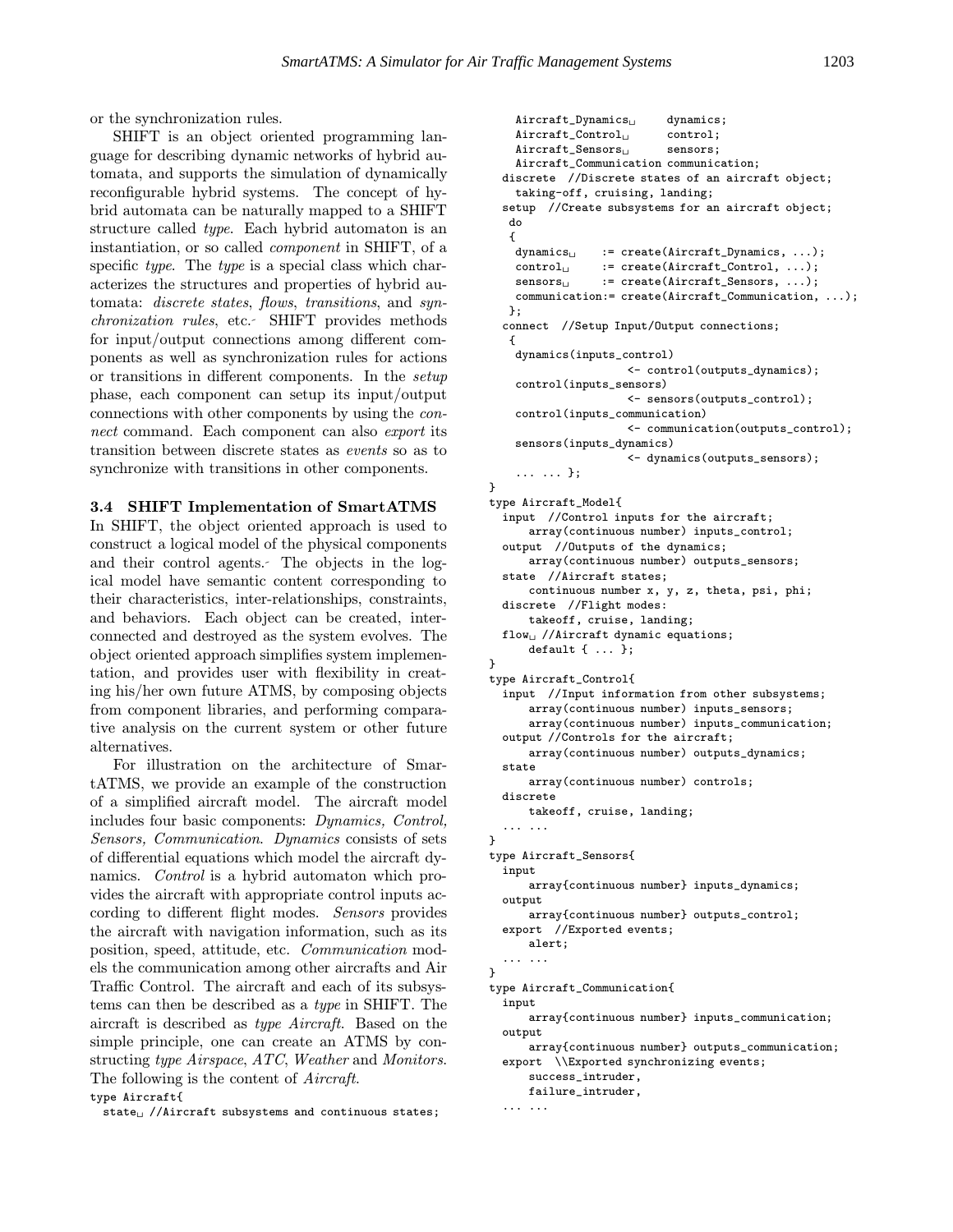# $\stackrel{1}{3}.5$  Simulation of Hybrid Systems

Hybrid systems, including ATMS models, possess various properties which pose significant difficulties in their simulation. Some undesirable characteristics of hybrid systems which require immediate attention include:

Noncontinuous dependence on initial conditions: Hybrid systems, due to the existence of switching decision logic are extremely sensitive to initial conditions. Very small changes in initial conditions may result in completely different system trajectories. This inherent nonrobustness of hybrid systems is amplified during simulation when the continuous piece of the system trajectory is numerically approximated. This could potentially result in inconsistent system evolutions where the the actual system may evolve in one direction but the simulation evolves in another.

Event Detection: A typical hybrid system evolves in time under a given differential equation until some synchronization or failure event is triggered, at which point the system switches to another mode and possibly another dynamic model. The proper detection of events which cause the transition is very crucial since many integration schemes could potentially skip the instance at which the event is occurred. Reducing the time step of the integration may be safe for event detection but may considerably slow down the simulation given the large scale of the problem.

Multiple time scales: Large scale systems are usually composed of various subsystems which operate at different time scales. This presents problems in the integration of these systems and further complicates event detection schemes.

Current hybrid system simulators do not adequately address these issues. Research along these directions is needed to ensure that simulators of hybrid systems are producing system evolutions which are consistent with the evolutions of the actual system.

## 4 SmartPlanes : A VISUALIZATION TOOL FOR SmartATMS

The complexity of large scale projects, such as the proposed Air Traffic Management System, renders simulation a valuable tool both in the design of various control laws and coordination protocols as well as in the evaluation of overall system performance. A good simulation package may also be used as a debugging tool in the design process. The complexity of the system also emphasizes the need for efficient computational schemes, such as parallel computation algorithms. Visualization techniques, such as animation, can be used to present the simulation results in



Figure 3: SmartPlanes Visualization

a manner which is much easier to analyze by the designer. In this direction, we have started the development of SmartPlanes, a simulation and visualization facility for ATMS on an Silicon Graphics platform. At the current stage SmartPlanes, which is shown in Figure 3 is a visualization tool which allows the user to view the trajectory of a aircraft from various perspectives. For example, the user has a choice to view the aircraft from the control tower, from a fixed location, or to have the pilot's perspective from the cockpit. In future versions, multiple aircraft will be shown as well as a local radar and furthermore the user will have the ability to configure his/her own airport so as to meet the needs of different cities, e.g., Denver Airport, JFK International Airport, etc.

## 5 CONCLUSIONS

In this paper, we have introduced SmartATMS, a unified modeling and simulation framework for Air Traffic Management Systems. SmartATMS pays particular attention to the hybrid nature of ATMS and will be used for ATMS concept design and performance evaluation under various benchmark scenarios. Its object oriented nature allows users to easily create their own version of ATMS and compare it with current or alternative future concepts.

We are currently implementing our proposed ATMS architecture, described in Section 2, with emphasis on conflict resolution schemes for Free Flight. The more general issue of accurate and consistent simulation of hybrid systems is also under investigation.